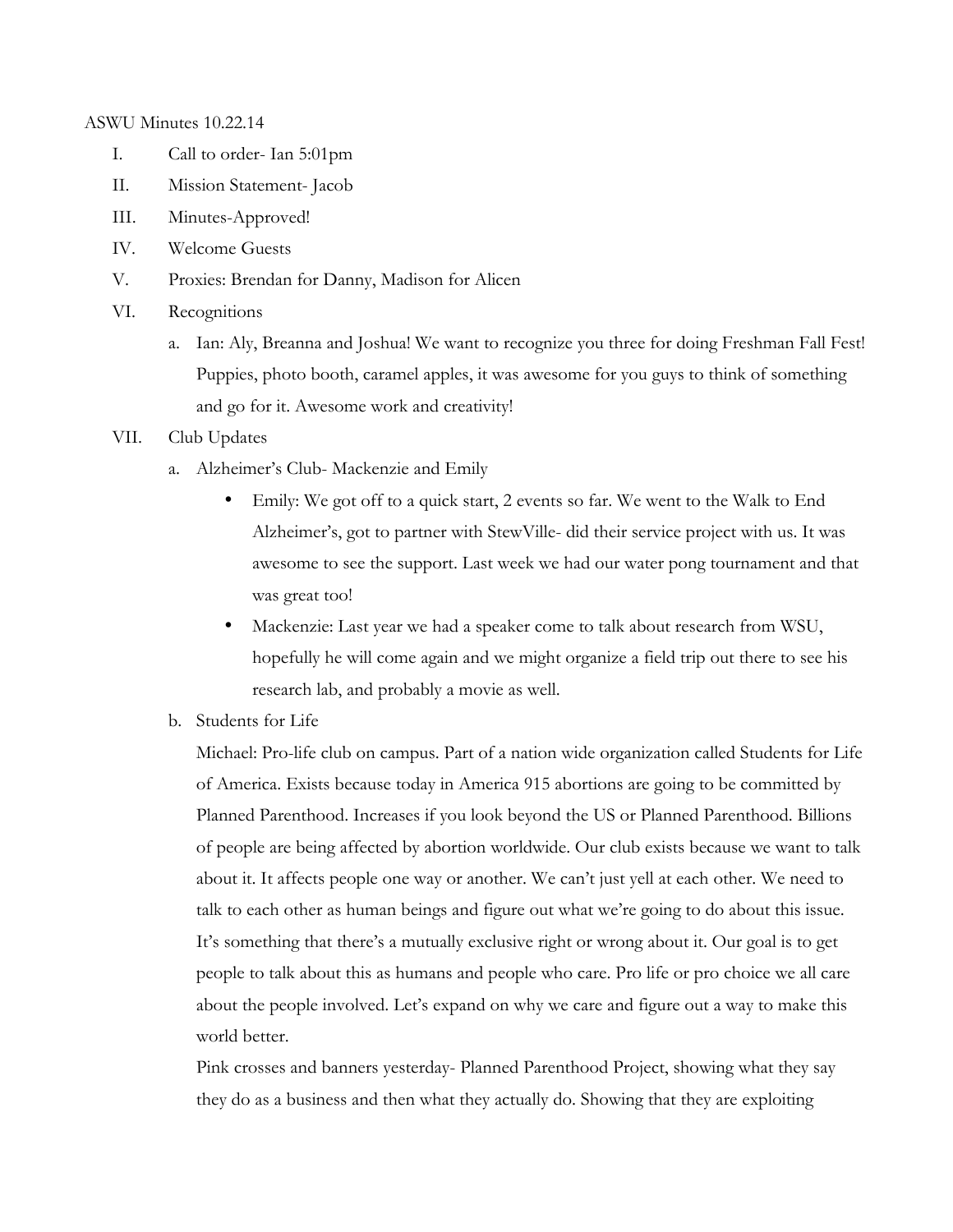women for money, taken from statistics from Planned Parenthood's annual reports. Very good experience for many people involved, and we had people come up to us and talk. We had conversation. We will have a prime time in early November for talking to each other. I hope the view that people get is that we are trying to make things better, we're trying to find a way to take care of the mother and the child and making this a more life-centered campus and a life-centered culture.

- i. Raleigh: I have a negative quote in response to your event yesterday. [reads quote]
- ii. Michael: I'm curious as to why they won't sleep well at night.
- iii. Raleigh: Because they've been offended by the way you presented your message.
- iv. Michael: This is a controversial topic. I'm curious as to why they don't feel they will sleep as well at night. We were trying to expose an institution that exploits women, and that we have an obligation to put that message out there. To say that this is a dangerous place and that it is exploitive. My response to the criticism is that even if Students for Life is wrong and if Planned Parenthood has women's best interests at heart, because we are convinced that lives are being taken we have an obligation to bring forward this message because if we are right and we stay silent, we are implicit in what's happening. We go out of our way to make things as non-controversial as possible. We were waiting for people to come to us. I apologize if people were offended by the display but we tried to be as pacifist as possible but there comes a point when you cant hold back about the issue anymore or you risk not talking about it at all.
- v. Ian: I think what you guys are doing is good to bring up points you believe in. I remember when Students For Life was chartered, you talked about bringing up a few forms of life, death penalty, etc. Is your main focus this year abortion?
- vi. Michael: Our main focus this year is on abortion because we have limited time to actually schedule events, most of our members are busy. We had to pick and choose what we had time to talk about, thought that this issue had the broadest impact. We'd like to talk about other things but it doesn't have a worldwide impact like abortion does.
- vii. Jacob: You said until conflicting groups come to a medium… I wanted to mention that you also said you wanted to invite conversations where people speak like adults. You're going to get attacked because its huge worldwide, people will get up and that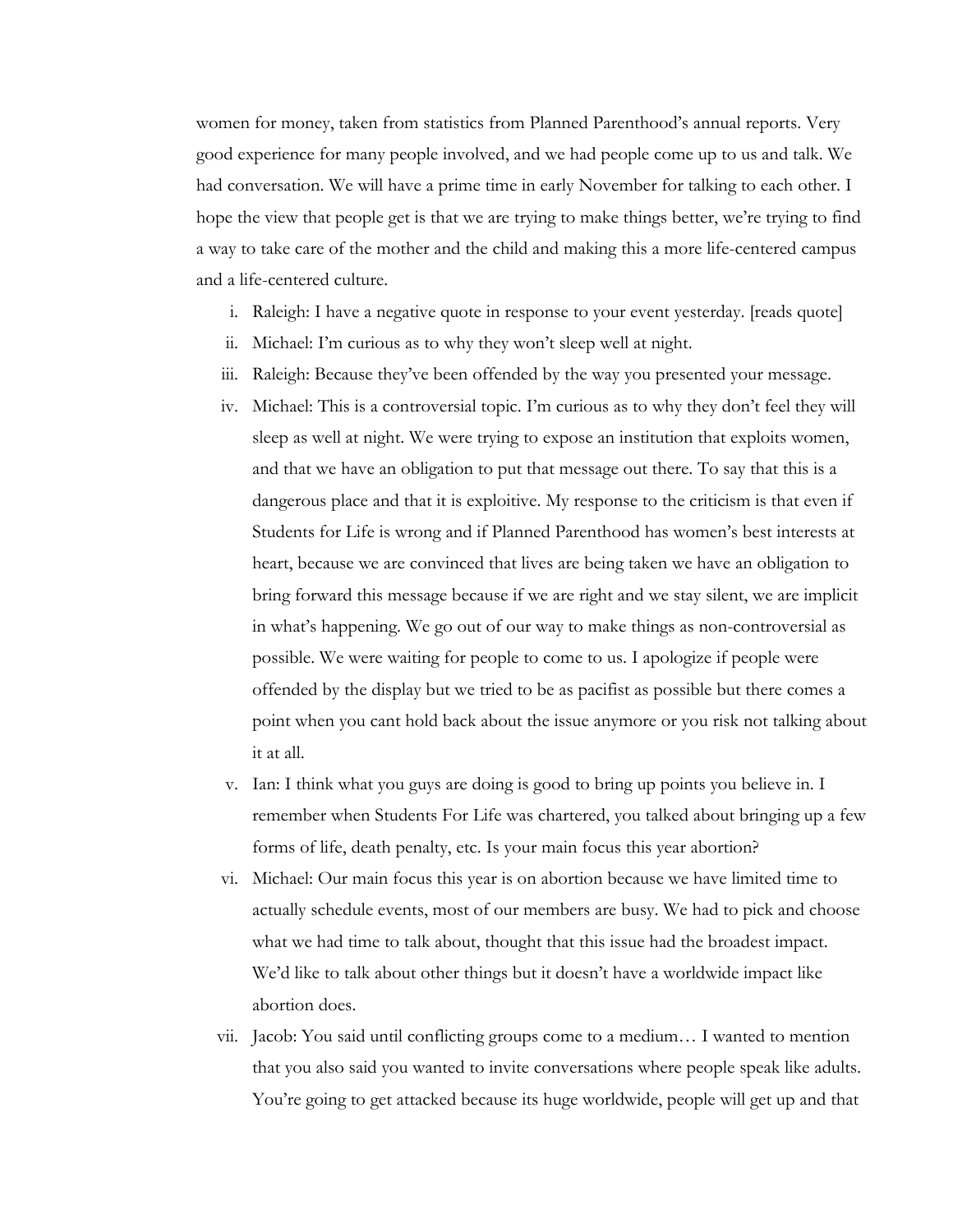ends up being pretty heated sometimes. Do you stand on Planned Parenthood being inherently bad is it because abortion is killing a child or is it because Planned Parenthood is an institution for economic gain?

- viii. Michael: It's true its difficult to have a conversation, but last year we had a calm discussion at a prime time last year. We look forward to having another one in the future. Why we oppose Planned Parenthood- we believe that an abortion is killing a child, and that Planned Parenthood has tried to increase abortions.
- ix. Jacob: How have they done that?
- x. Michael: They have a program with sexual education in schools. Late middle school and high school they promote broad sexual promiscuity and pass out free condoms, but they are the lowest quality condoms available on the market increasing the chance that people become pregnant. Once they do get pregnant which could likely happen, they go into Planned Parenthood because that's where they got the condoms. Counseling is pushing towards abortions because that's where they get their profit.
- VIII. Speaker:
	- a. Ahyana King Asst. Dean for Intercultural Student Development **(25 min)**
	- b. Ahyana: I have a lovely office in Hendrick Hall, you are welcome to visit at any time. Pretty big title for a pretty big job. I get to work closely with students who are Act Six scholars on campus. There are 49, 2 out of the 49 are here in this room. I also work with students who are UREP's and international students. I also get to work with the campus at large, and about what it means to live in community with people who might be different on some sort of level (race, religion, ethnicity, etc). I get to work with students and show why that matters and how to make or repair relationships. I also work with Cultural Diversity Advocates (CDA's). I have a great team of 14 that I work with. I'll talk about my work with them. CDA's have a class they take for the whole year with 4 projects. One team is revamping what it looks like to have a presence of the ISC on social media. (please like the facebook page) Twitter and instagram and vine I think as well. This group is really working on social media and helping people connect. There's also a group working on curriculum, creating one that every CDA will say these components are important if you're going to be a CDA. Also a team working on assessment, they will likely be coming around with a survey. Seeing if our physical spaces embrace diversity and multi-culturalism, things that we might take for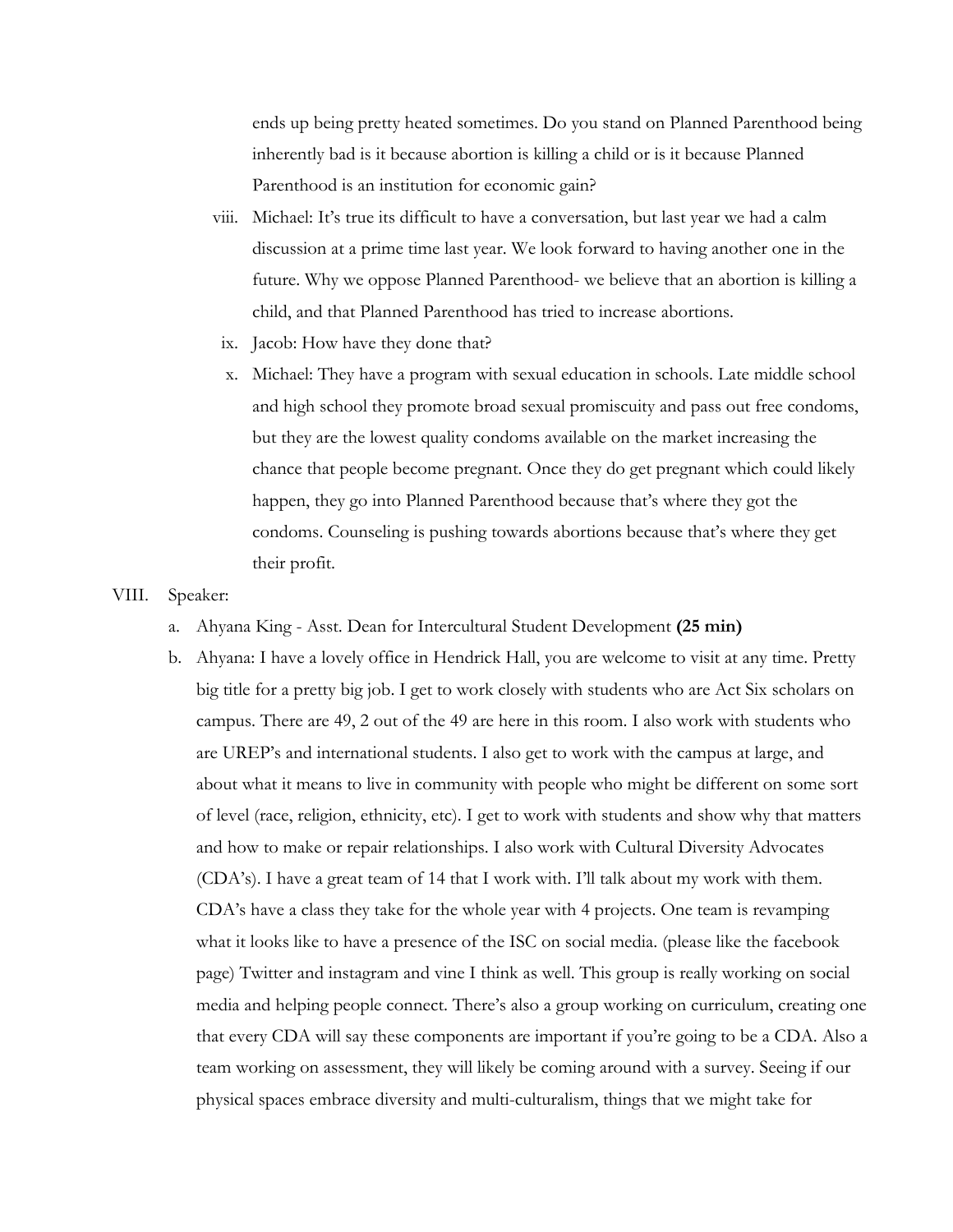granted but making sure they promote a welcoming environment. Also a team with the title #diverselikeme. They are working together to put together a photo book for campus about what diversity looks like, and hopefully if they are awarded a grant next year we will host a diverse like me conference on campus. Hopefully making that happen with additional funding. (that would be next fall). Those are some of the things we are up to at the ISC.

- c. The other part is they are reading a book this year. I brought the books they got to choose from: One is about Stereotype threat- talking about what it means to be a part of the group and knowing there are stereotypes about that part of your identity and the stress you incur trying to make sure you don't fulfill that stereotype because its usually negative. Or Storiesand storytelling, this book is a collection of stories about how people immigrated here and their stories. Or The Invisible Man- what it means to be a part of a population that is seen as invisible. But the book they chose was this fancy picture book with a couple of stories- It's called *What's so Amazing about Grace- visual edition*- what it means to be a leader and be gracious and what does gracious leadership look like. We've been having an amazing conversation about that. We had our first discussion this past week- we talked about a passage. It's called "A Prostitute" [reads passage] We talked about that in light of leadership and what it means when they hear stories from students who have a variety of experience and challenges, and what it means to be leaders responding to that. Talked about the idea of closed doors- leadership is not convenient. When you're a leader helping people doesn't have a 9-5 schedule, talked about what it means to be leaders willing to be inconvenienced in order to serve. They have been encouraged and challenged in various settings to make sure they are speaking up and advocating- I only ask them to not be disrespectful or do anything illegal. Other than that things are pretty much free game.
	- i. Jacob: what does the CDA position look like this year with the zone switches? Last year I represented Stewart Boppell and the Village. (Ashton and I both) Do you have one who does BJ, The Village, Stewart, etc.
	- ii. Ahyana: This year there aren't any in Boppell, two other CDA's on campus have volunteered to make sure they are working with Boppell.
	- iii. Ian: Based on your experiences at other institutions, what are some observations you've made at Whitworth?
	- iv. Ahyana: That's a challenging question to answer. I would say one thing I noticed was an area of growth being working with students of color from the United States. I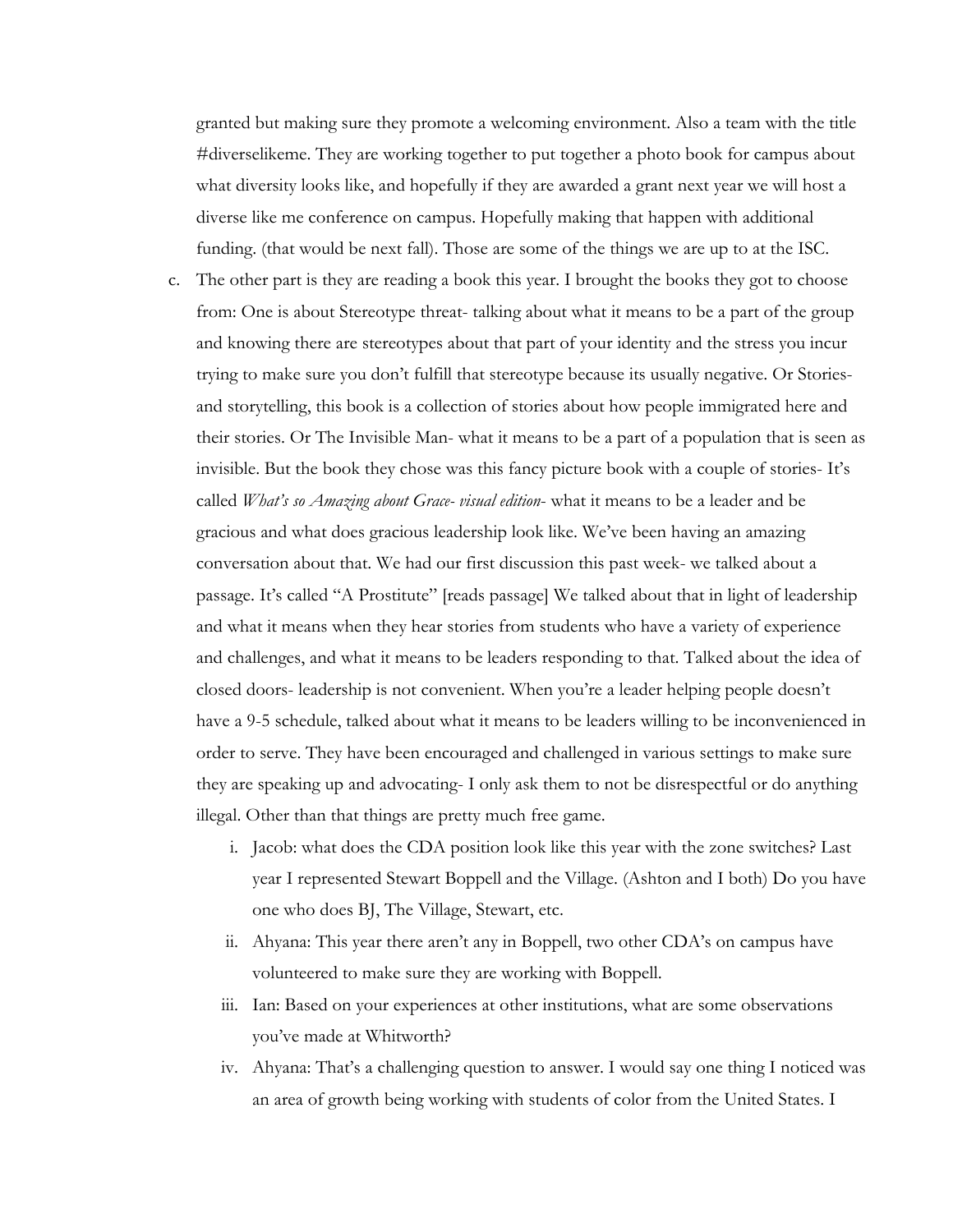think we do an awesome job supporting our international students or Act Six, but if you're not, you might not be on anyone's radar here. I think that's a population we're missing and this year Whitworth brought in 147 students of color from the United States, that's a huge number to not have on the radar. That was surprising to me and I'm making sure not to lose sight of it. Young men, especially of color, on campus- if they're not part of something like this or a sports team, I usually don't see a group of guys hanging out. I'm not sure why that dynamic is, but I would hate for it to be that there's not a space for that to happen. I've been talking to people about why they thing that is and how I could support a change if necessary. I would say what it means in terms of how we understand change- I come from a counseling background. Counselors are good at change- knowing when people aren't ready for change, and calling people out. I think I've heard a lot of "change takes time" and I know that, but being honest about are we really ready to change and are we doing more lip service vs. action and looking at what action looks like. Culture of nicety here- you are all really nice and like intention, but the thing is intentions don't get us to the place where we need to be to create sustainable change. Us intending to support or serve students isn't going to cut it, crossing that bridge from intention to action is an area for us to grow in as a community.

- v. Joshua: Considering the thing you read from the book, do you think that as a Christian university we can be all inclusive even with a Christian perspective?
- vi. Ahyana: I vote yes, in the sense that last time I read my bible which was this morning, Jesus was really good at that; constantly being inclusive. He was real, inclusive and it's not that hard, there's a way to do that.
- vii. Aly: Thank you for coming to the StewVille primetime and being a part of a panel. How can we help CDA's and take action on campus?
- viii. Ahyana: Some of it would be small things, one thing is speaking up in your classes. When I had a CDA that told me a professor refers to individuals with developmental challenges as "retarded", that's not ok. If you're in those classes speak up and say its offensive. The other part is when they do have primetimes, show up and bring someone. Great prime times across the board. Also when you're advertising for programs, there's a women's panel coming up. I have 3 fliers of women with different characteristics, same information. People who identify with the image they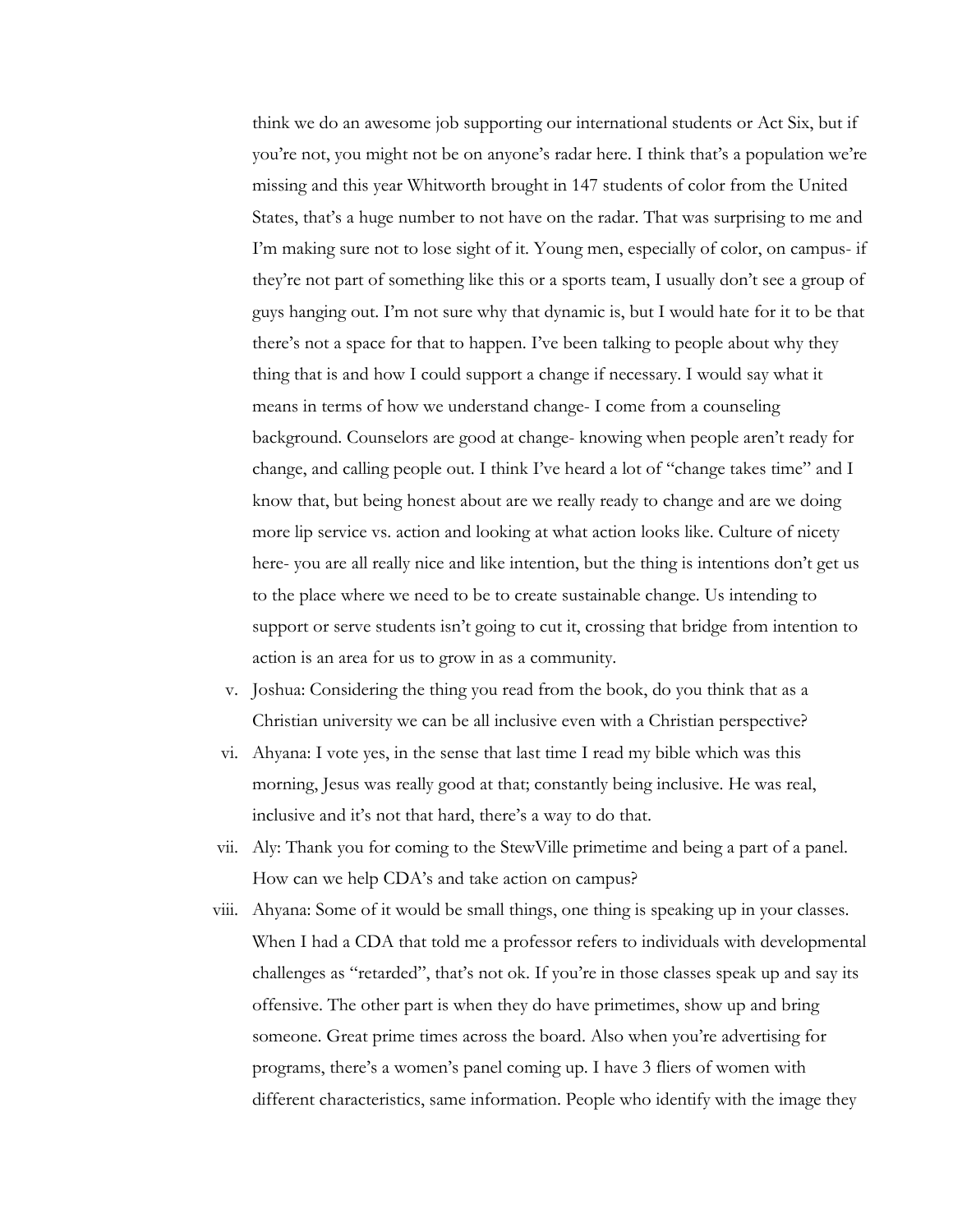see will probably stop and read it. Be conscious of what it means to put out different images for people who can relate to the images. The panel is all people from here but is still diverse. We're using our own people; these aren't outside speakers coming.

- ix. Kelsey: We've been talking about the handbook language about not protecting LGB faculty, do you see an effect on cultural diversity here?
- x. Ahyana: Yes, we say that if we're going to start to approach diversity we will start with issues of race and gender. Then we can put sexuality to the back burner. But when we talk about LGBT, we're also talking about gender. There's stuff we're trying to weed out but that really can't happen. We can't pick and choose the parts of people we want to work with and we do ourselves a disservice if we don't look at the whole person.
- xi. Jordan: Regarding the lack of people of color not in athletics, how we can encourage people of color to attend Whitworth even if they're not going to play sports?
- xii. Ahyana: I think part of it is that we have a lot of work to do. We're doing great work but there's still more to do. That being said when we think about recruiting, it starts with the students here. There's a lot of families that come here. People think it's a good place to go and somehow mom, dad or sibling has sold Whitworth. 3/4 of the students of color at Whitworth would not recommend Whitworth to another student of color. We need to work with the students who are here and figure out what community we are creating that doesn't make them feel comfortable bringing a friend here. We ask that even though we're bringing people here, are there enough people to support them. People can graduate with an undergrad and not have a class with a female African American. I have an Asian American student who has never been taught by a female that looks like her. It's that identity piece- we feel comfortable when there's people we can identify with and some students here don't have that. Bringing in more faculty and staff that are more diverse so students can be supported, also relates to the handbook. Your role- asking administrators that question. There's a strategic plan that talks about recruitment efforts. Students and faculty/staff have a role.
- xiii. Ashton S: Could you address some things you've heard about CDA's about how their leadership teams have or have not been supporting them, and if you've heard anything about how ASWU has been doing?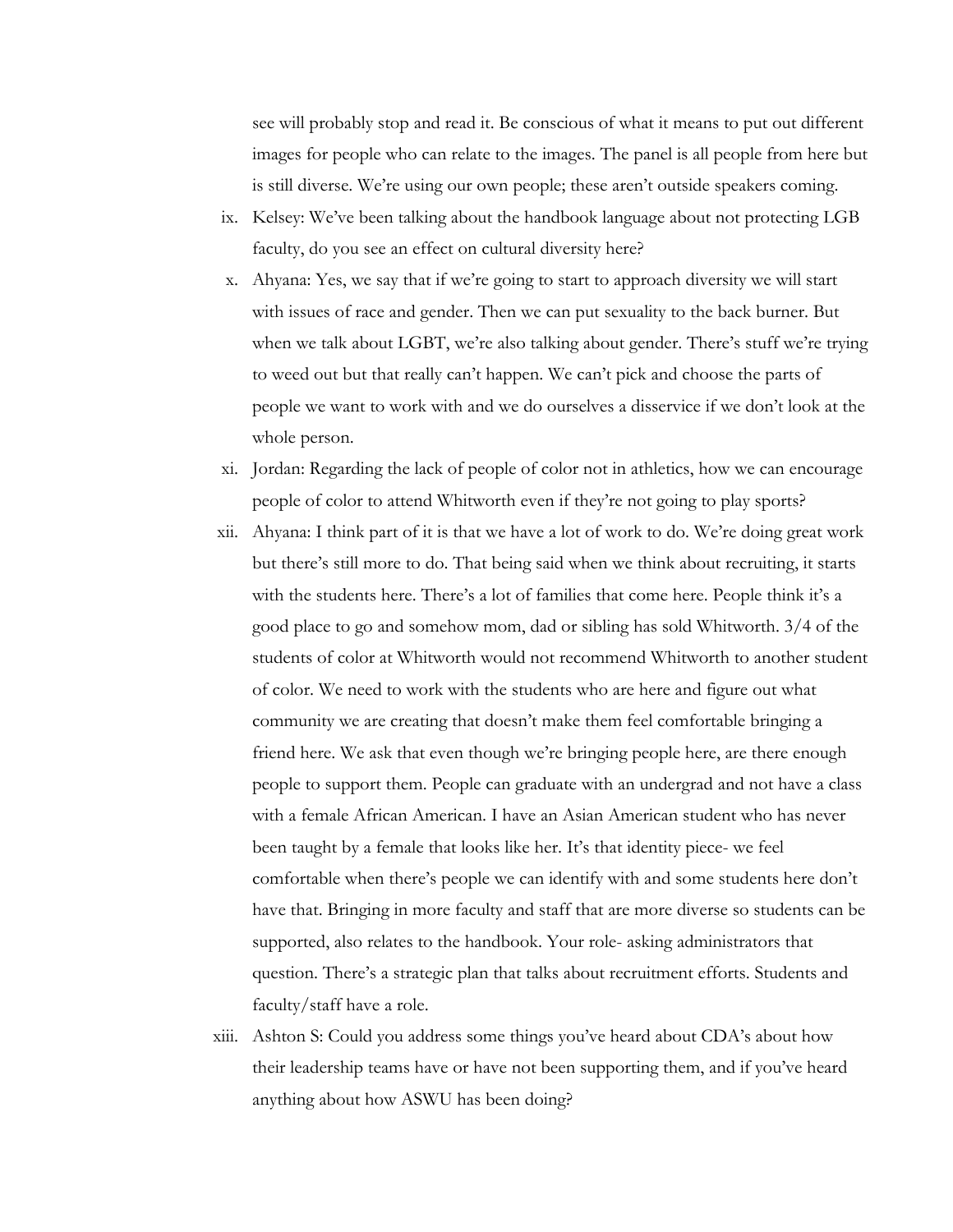- xiv. Ahyana: Leadership team dynamics vary from dorm to dorm. One dorm that sticks out as doing an amazing job is Arend- hearing great things from Arend, inclusive in giving CDA's a voice in team meetings, etc. East also does well. That's not to say the other halls aren't doing well. In terms of the support, sit down one-on-one, don't wait for the meetings. Explaining your role more. Be verbal- unless you say out loud that it's a good idea…if the room gets quiet I would ask what people think about it. Verbal conversation confirms, affirms and tends to lead to getting stuff done. ASWU- the students working on #diverselikeme talked to Ashton, shared that it was a helpful conversation and using the person in this position to see what she would think would be more effective. Whoever takes over her position- there are some things I hope are really indicative to the position and not just her as a person. Support from my office, makes it easier for me to send students to her and utilize you all. When I mention ASWU I have yet to hear a negative thing.
- IX. Reports & Vibes **(15 min)**
	- a. Ali: I emailed Nancy Hines about the Quick Links being gone from the Whitworth home page after the update and asked whether they would be coming back, and she said they do not have plans to put them back on. The main reason for this is that they were doing a major update of the website, and that most people are accessing it from smart phones often. The quick links were cumbersome to use from a smart phone and they also wanted to use Pirate Port as the main portal for more information rather than the home page. I have the full email if you want more information.
		- i. Joshua: Can you forward the email to us? [yes]
	- b. Madison: Filling in for Alicen, no reports.
	- c. Saige: Monster Mash and Mac Haunted House, November 1<sup>st</sup> at 8pm. Senators please include this in newsletters. Contacting Alan Jacob about having a prayer room in the basement of Warren. Operation Christmas Child for Warren coming up.
	- d. Joshua: I don't know who is in charge of the newspapers (NY Times, USA Today, etc) I was told that they always are running out of New York Times, we'd like to have more copies.
		- i. Kevin: We also cut that down a few years ago because readership is moving more towards online.
		- ii. Joshua: I've been told there's always extras of other editions, etc.
		- iii. Ian: I will work on that.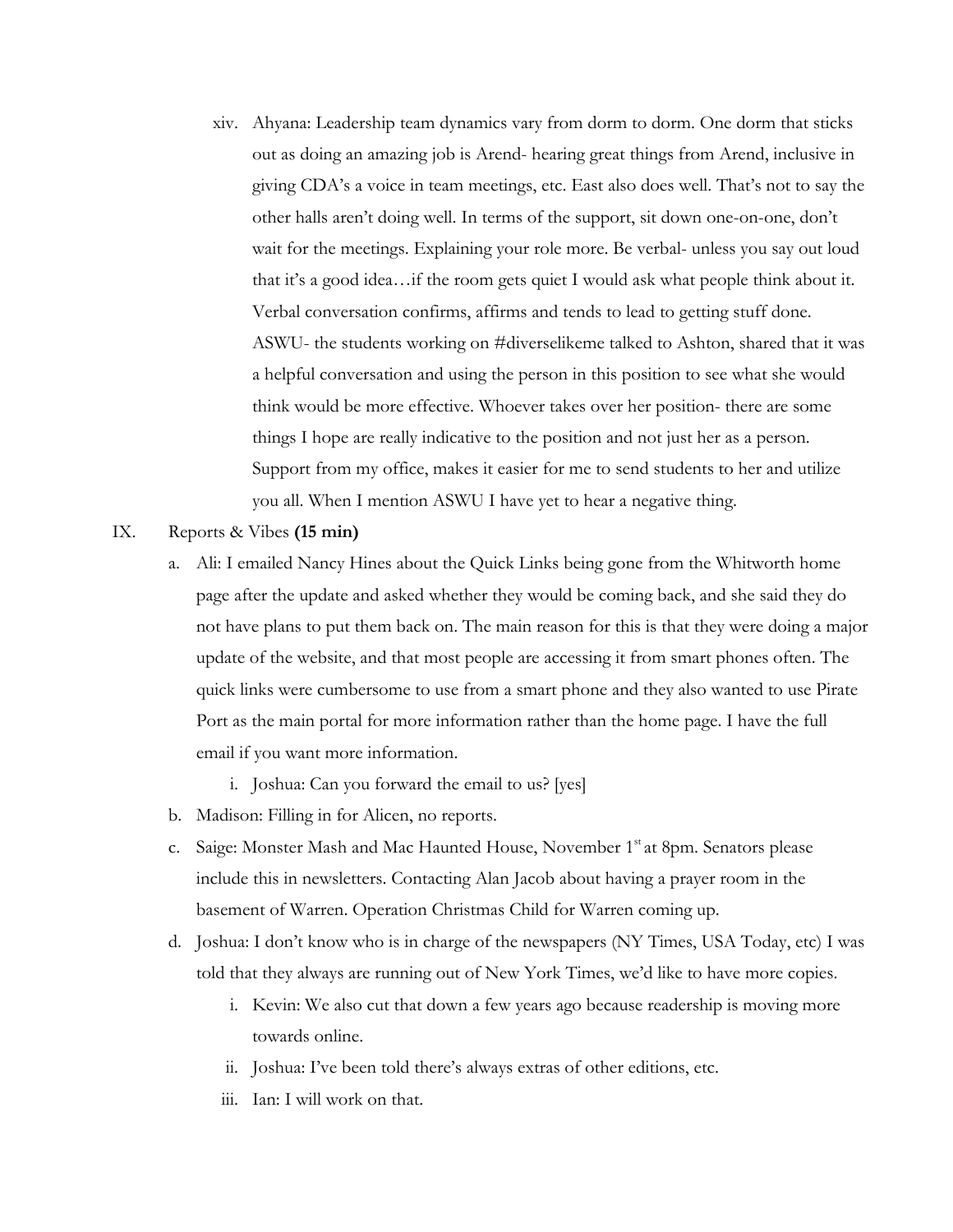- e. Aly: Freshman Fall Fest was so much fun! I sent all of you an email about a get to know ASWU prime time, either October  $29<sup>th</sup>$  or November 12. I've gotten responses from senators but I'd also like to hear from coordinators. Let me know!
- f. Brendan: Filling in for Danny, Whitworth.fm: we just got the iPod touch for events! We recorded Unplugged, handed out shirts and we will probably order more. We're doing a costume contest for Halloween- first prize winner gets a Mt. Spokane lift ticket, and [additional prizes]. Wondering if ASWU could send out an email promoting this- post your picture on facebook or tag it on instagram as whitworth.fm [Danny can do that]
- g. Haley: Working on getting operation Christmas child going.
- h. Matt: Tomorrow night the inventor of Compost Tea at 7:30pm in the RTT to talk about it. Also we have our garden manager Eli who has announcements.
	- i. Eli: A week from Thursday from 10-2pm we have a Whitworth farmers market. My parents' farm will have produce, lunches served from the garden, a place that has wildflower honey, Christ kitchen might come, etc. Great chance to get produce! Kipos and sustainability class; discussing coal trains, oil and coal coming from the Midwest. Being exported to Asia going on trains through Spokane and in the water. Health hazard. Community meeting about it this coming Tuesday from 6-8pm at the Double Tree Hotel, trying to get signatures saying we support the government not allowing this to happen.
	- ii. Alma: Is there an opportunity for more involvement?
	- iii. Eli: We encourage people to come with us, people can submit comments online, etc. Talk to me.
- i. Jacob: Quick mention- someone brought up how they are upset about the \$12.50 printing funds, weird that our printing got cut but Whitworthians get shoved in our boxes
	- i. Ian: Those are completely separate budgets.
- j. Jacob: Midnight madness is on November  $8<sup>th</sup>$ . Carrie Parker got back to me, not interested in coming for Dutch Bros this year. Decided to bring foods [pizza, krispy kreme, etc] Drinks will be provided, water, red bull, Gatorade, etc. Additional prizes, some gift cards, dunk contest, etc. And the half court shot that we are excited about. Right now working on a one on one with the president, like a student playing against Beck Taylor. I need 2 people for passing out drinks, I need 2 to be raffle managers, 4-5 to help pass t-shirts out at the end of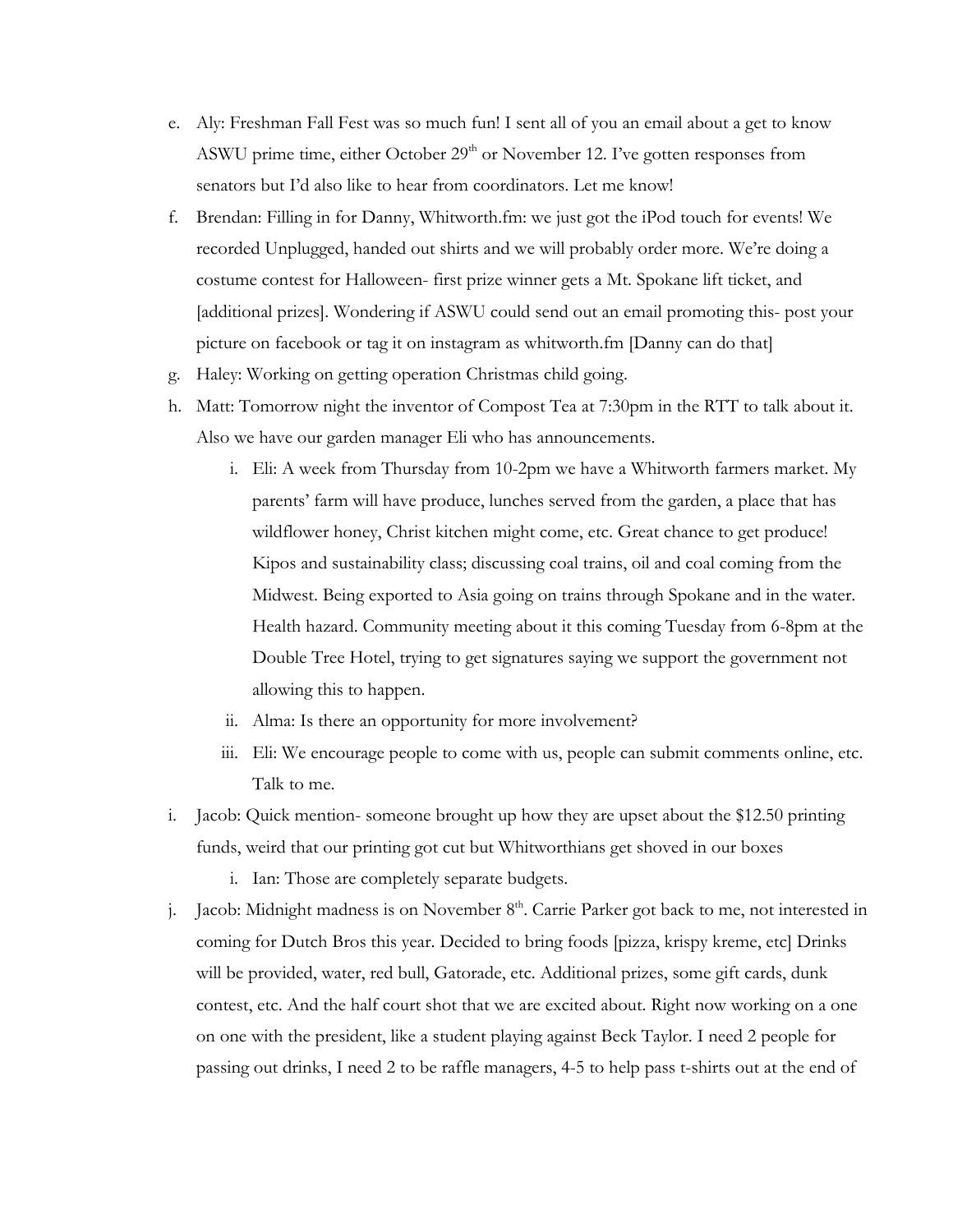the night, need to talk with Niehls because of outdoor rec because I want to get games and things going…

i. Samantha: You'll want more people than that helping with shirts.

- k. Jacob: Ok I'll make it 10-15 for shirts. Other than that, if you're a senator of have any announcement you want me to make at the event, email it to me and I'll make a list.
- l. Bre: Pass
- m. Jerrica: Shout out to BJ and StewVille for awesome Fall Fest. Our CDA team is having a prime time in East tonight. World Relief Spokane, will be talking about local communities and challenges they face with the refugees.
- n. Katie: Next week is our online week. Kelsey and I won't be here next meeting because we're going to a media conference in Philadelphia. I ordered fewer copies of the Whitworthian to be more sustainable, and maybe will talk to the post office about having an opt out option for putting copies in your mail box.
- o. Rigel: Mac Haunted House- We have 50-60 volunteers signed up right now. We have themes for the rooms, etc.
- p. Ashton S: Today we had a cool program for faculty and staff training. We had a diversity development training, had about 50 faculty staff and 20 students helping. Great conversation. A lot of big people showed up. We will try to bring back the Step 7 prime time in the spring.
- q. Graham: COVAC meeting on Monday, a lot of stuff was covered involving grad and undergrad programs. Off campus- next Wednesday is our event.
- r. Niehls: Past Saturday we had our climbing fair, lots of people showed up. Thanks to everyone who helped out. I was leading a trip to Iller Creek, day hike. This weekend we have a trip to Hell's Canyon and Smith Rock, might change because of the weather.
- s. Erika: Originally we were going to have free froyo on Wednesday, they just got back to me and it's happening whether they like it or not. I put something in my newsletter- off campus mittens, meant to be a joke but I had a constituent email me with a website to get personalized mittens so I might look into what people think about that. Professor said a lot of the faculty and staff read the Whitworthian.
- t. Skylar: Pass
- u. Jenna: Set a date for Deck The Halls.
- v. Maryann: Pass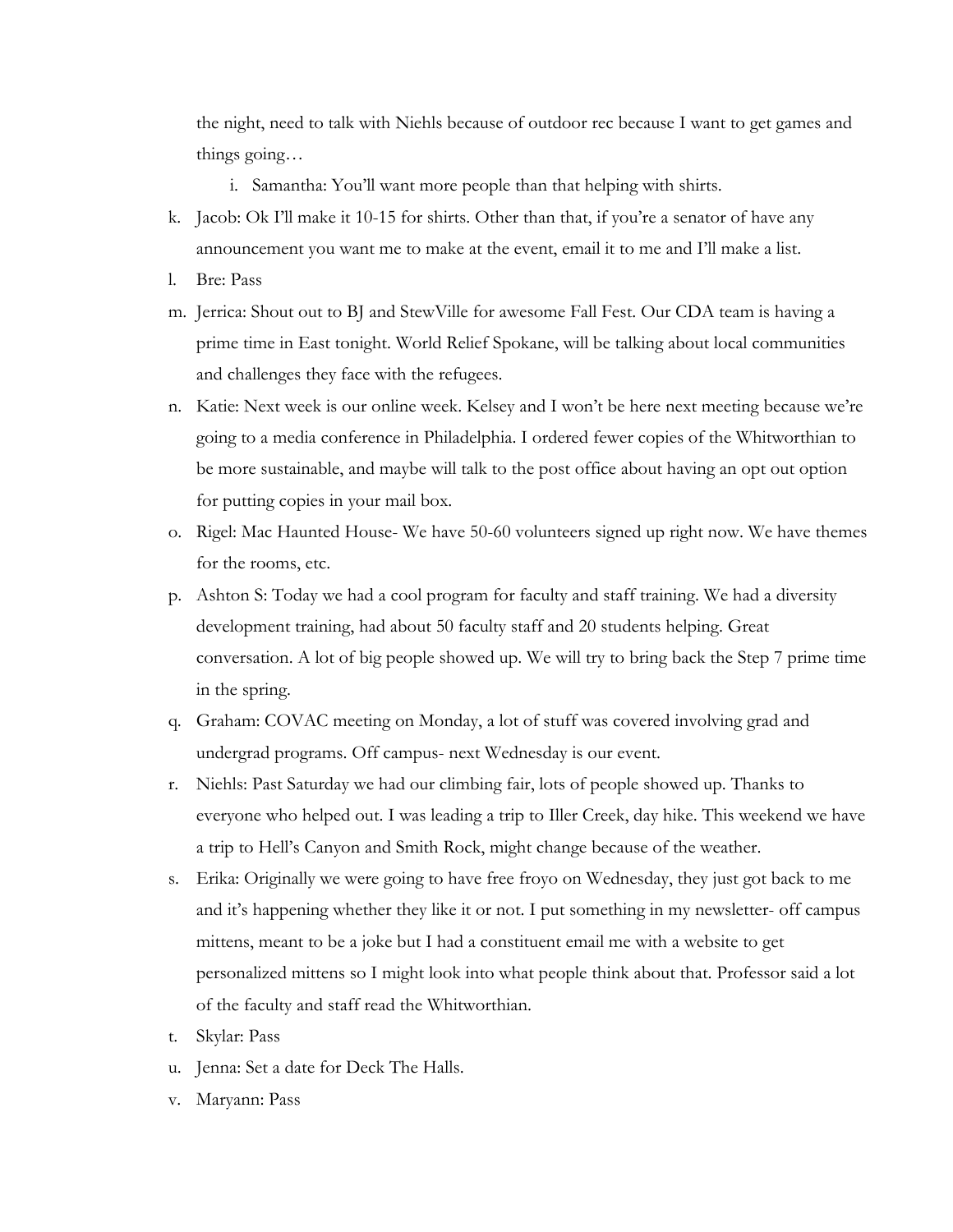- w. Raleigh: Laurel is on an adventure but wants me to share that October 28 is the Halloween movie night, Hocus Pocus Eric Johnson 233 at 8pm. De-stress event coming up. One more unplugged in November. Gala- I'll be making a survey monkey about potential themes. This Friday is Costco Day/night. You don't need a membership.
- x. Jordan: [comment about outdoor sports]
- y. Samantha: Pass
- z. Ashton L: Did anyone respond to the email that talked about rights?... Senior cards are on their way and have been for a while. Planning Christmas party for seniors.
- aa. Lauren: If you have a good pun or image that would go well on a sweatshirt let me know. COVAC- approved a lot of education grad classes, and a bunch of temporary and permanent undergrad classes.
	- i. Ashton L: I talked to someone who I work with and his girlfriend at Whitworth was wearing a bi-sexual awareness shirt and was called a dyke on campus. I just wanted to bring that to the table so you guys could hear.
- bb. Elaine: I heard a few things, one thing I heard downstairs in Saga, there's no subtitles on the TV if they're watching sports, etc. Another thing is having the laundry cards in more areas than just East and here.
- cc. Kelsey: Sent off our first deadline.
- dd. Kevin: You guys can start searching for classes starting tomorrow at 5pm.

## X. FVP **(3 min)**

- a. Finance Committee Update
- b. Kevin: We passed \$200 for the pre law society for a working budget, and \$600 for international club because one of our vans is not working right now.
- c. Aly: Along with registration, I'm planning on doing a registration prime time in StewVille.
- d. Ian: Yesterday Whitworth was recognized with an outstanding philanthropist award, congressional recognition from Cathy McMorris Rogers for our involvement with Million Meals last year. Cool to see Whitworth's name be brought up many times during the event.

## XI. EVP **(2 min)**

- a. Updates
- b. Eli: Because its fall break, newsletters need to be turned in before you go. Also senators if you can, the most helpful thing you can do with the town hall is if you can get primetimes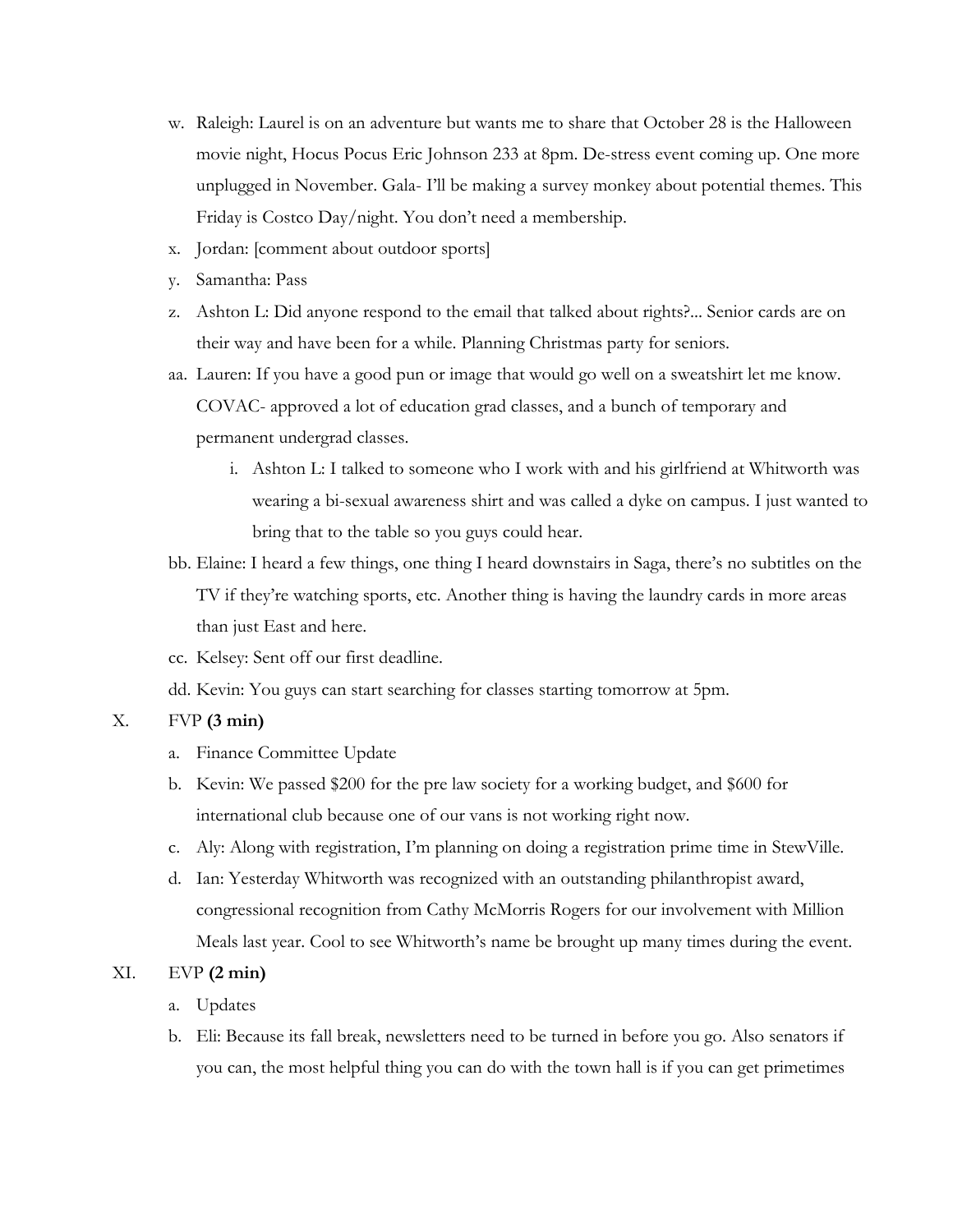moved to next Thursday, that night will be the night we do it on and it will be in conjunction with prime time. Senators, respond to the crocus initiative thing.

- XII. ASWU Sustainability Conversation **(5 min)**
	- a. Matt Keiper, Kevin Gleim, and Eli Casteel
	- b. Matt: Kevin and I have been sitting on Whitworth sustainability board, learning about greenhouse gas emissions Whitworth is responsible more. 50% or more comes from transportation, mainly air travel. Going off of that, we want to make ASWU an example for taking responsibility for our own actions. In multiple places where ASWU money is used, we are directly responsible for greenhouse gas emissions. Coordinators when you bring in a speaker or entertainer, that action is responsible for emissions into the environment. Clubs, and when you're driving as well. We want to introduce a new line item where every time you pay for an entertainer or speaker, you are responsible for off setting the cost of their greenhouse emissions. Called "carbon offsets". There are companies where you pay this money to them and it goes into programs where they plant trees, and do other things to offset the emissions. Any ASWU money that requires travel by fossil fuel sources [flying, driving, etc] you are responsible for offsetting that cost. The farthest we could estimate would be from the East Cost. From NY to Spokane and back, would be about \$10. Also we're looking at a minimum \$1 for every time you use your car for ASWU purchases. Would be per receipt. If it was by car there would be that cost that would go into the line item.
	- c. Jenna: Are these companies related to this area?
	- d. Matt: We're looking at local companies, there are several online that will work. There's also a project to make a Spokane carbon market, not quite running yet but that's our goal to put money into.
	- e. Jenna: Is it possible to set the money aside and plant trees on campus?
	- f. Matt: Yes that's an option for part of the money.
	- g. Jordan: When we budget we give money to other sources, etc. There's other places that ASWU gives money, how would you go about making sure that's also accounted for?
	- h. Matt: That's something we'll have to think about.
	- i. Jordan: Also our budget is in the UREC (me and Niehls), and I'm curious as to being sure the companies are using the money for planting trees and not just taking our money.
	- j. Matt: We'll have to work out a system. And accountability wise, we're researching which companies we can trust.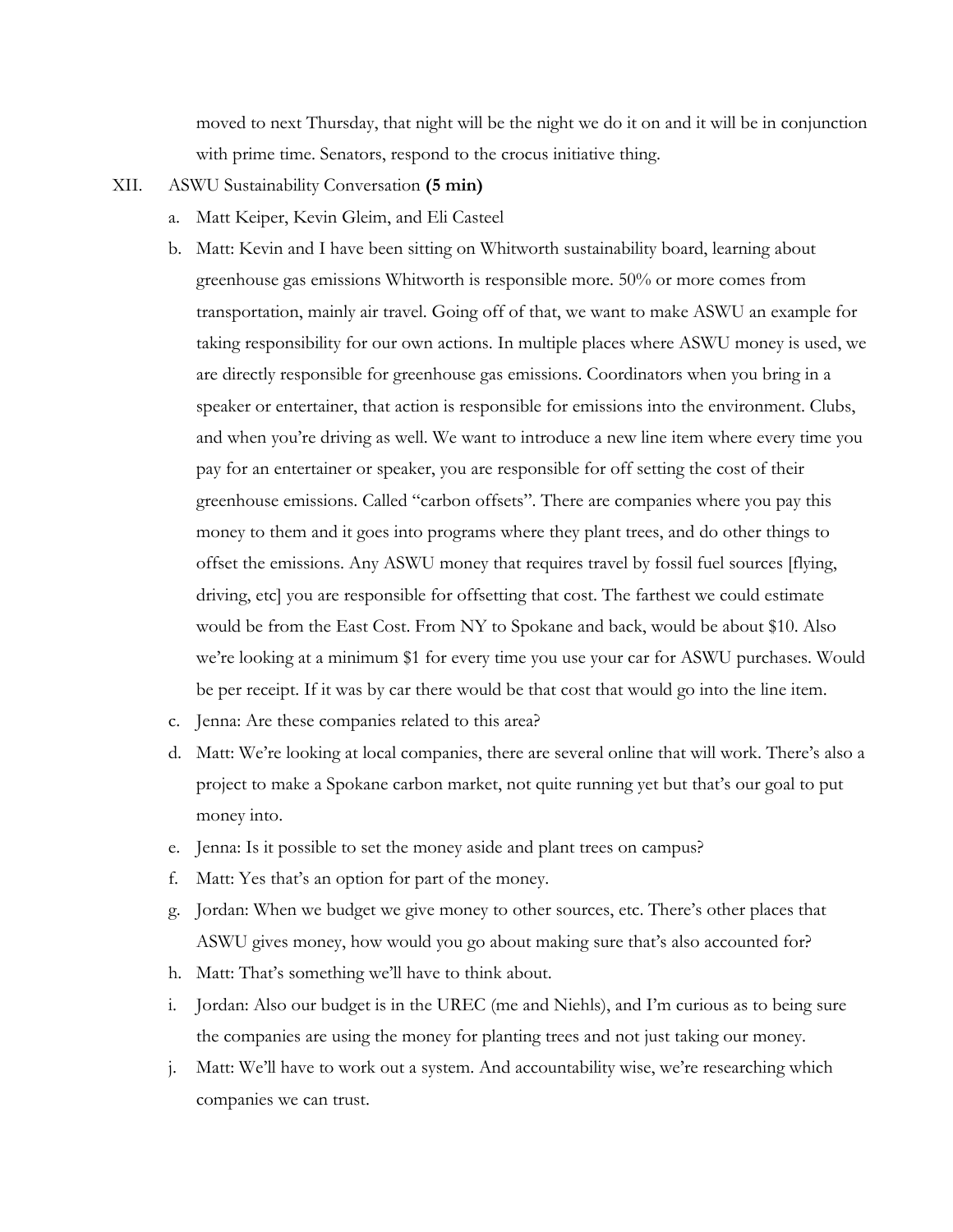- k. Ashton S: When would this be in effect?
- l. Eli: You'd have to pass it first.
- m. Ian: We will talk about this again, if you have questions now contact any of these three. Talk about this with people in your constituencies, etc. We'll continue this later.

## XIII. President **(15 min)**

- a. Task Force Planning on LGB Policies
- b. Ian: A group of us met on Sunday night to brainstorm what we want for this open forum town hall info night, it will be next Thursday night during prime time hours in the MPR, will start around 8:15. We will have someone from the administration clearly explain what it says in the handbook for faculty and staff. One of the biggest problems is that many students don't know what the policy is. This is just to clear the air and answer questions. Carol Simon will be talking about the policy. Afterwards we will hear from Forrest Baird to talk about multiple sides of the issue. We didn't want to have a panel or have it turn into a heated debate, just looking at the policy and how it plays out on campus. Giving good information and moving on to primetimes after that. For a faculty member and a staff member, it's harder for staff because there isn't a president like there is for faculty. Then we will move on to primetimes in dorms, BJ Duvall and Warren. We already put in a proposal for all prime times to be associated with this. This event is a catalyst to start conversations, the 3 of us will be at each location to moderate and make sure the conversations are healthy and responsible. This can go south quick so just helping engage students in conversation in a healthy way. Clearly articulating what the policy is, wanting to bring awareness to people. This event will clearly define what it is.
	- i. Bre: We will do the town hall meeting on the 30th and directly after that back to the dorms?
	- ii. Ian: The forum will be from 8:15-9 and then the dorms will be having that conversation. It will be lead by one of the three of us. We will ask senators to be there as well to help lead the conversation, "crowd control" type help.
	- iii. Alma: When I talk to other people, questions: why is ASWU getting involved and what does ASWU think is going to happen?
	- iv. Ian: I would say ASWU is bringing this up because it's been brought up on campus every year. Sexual orientation has been a topic forever, but on faculty and staff policies it's been a larger conversation. Many people ask me about it, and it needs to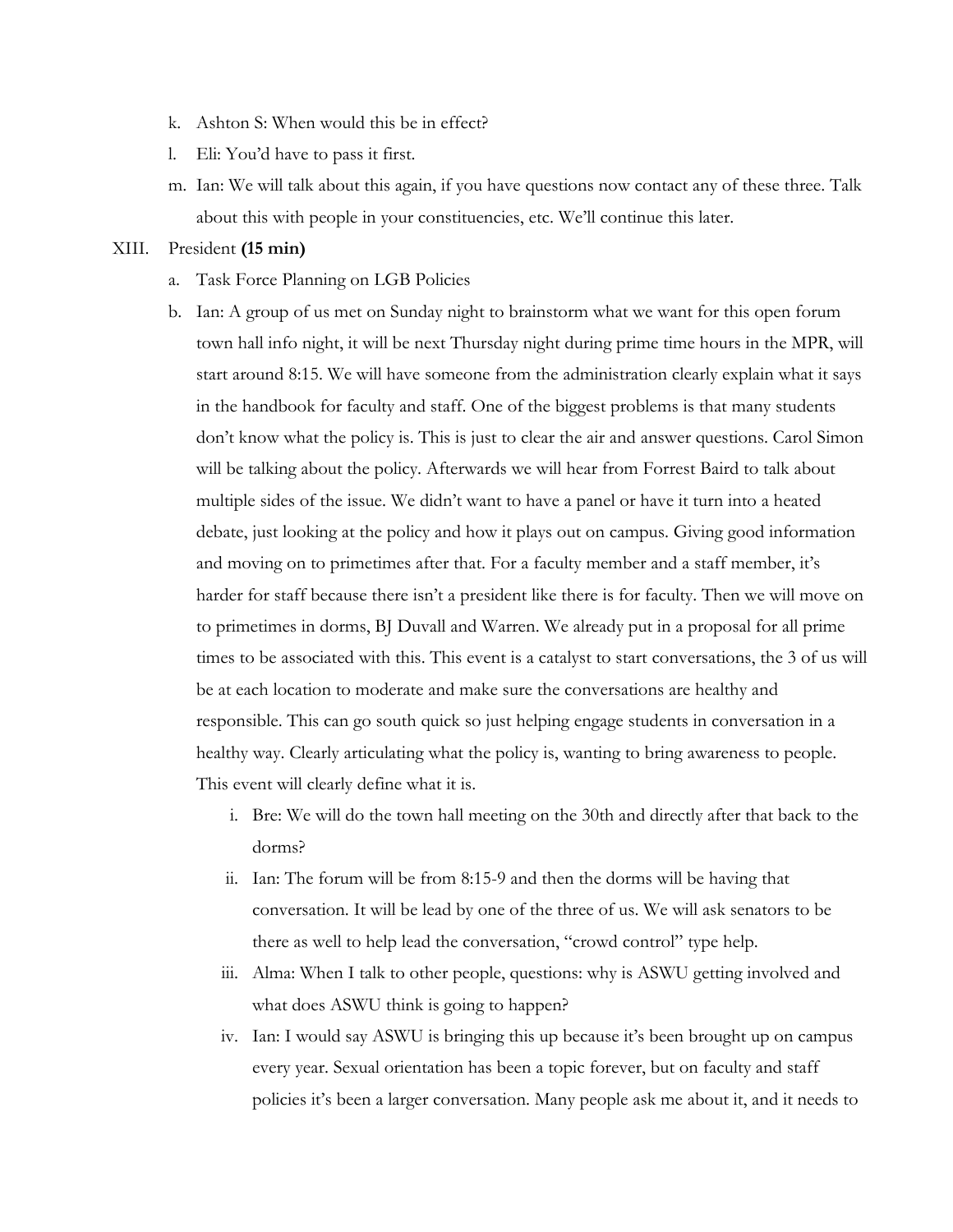be fleshed out a little more. Some students aren't able to identify with faculty and staff in that way. Also what will we do- I don't know what we will do but there are a lot of options. Education on the matter. Also writing a resolution to give to the cabinet and board of trustees to ask for a change in policy. Thought about doing a student petition, that would give a resolution more credibility and power. We've also talked about doing a mix of things.

- v. Kevin: As a student government, we're here to represent a collective opinion and we addressed it and trying to apply it.
- vi. Joshua: How did the meeting go with Forrest Baird?
- vii. Ian: We asked him about the faculty perspective. Asked questions of what has faculty done before to talk about this issue and how to keep Whitworth Whitworth? He said it best when he said faculty doesn't take stances on a lot of issues because it keeps Whitworth Whitworth. We have a diverse understanding of what it means to be a Christian. Never taken a poll on it before. They thought now wouldn't be a good time, wanting to respect keeping both sides at the table. He's glad we're bringing it up and wants further work done in the area.
- viii. Eli: He was willing to participate in our town hall.
- ix. Ian: He did talk about the two perspectives on the issue and he will be able to explain it well next Thursday night.
- x. Aly: Will he be explaining what will happen or faculty position on it?
- xi. Ian: What we asked of him, what we're hoping for is just explaining how the current policy plays out as it stands and if faculty understands the policy clearly because we're not sure if there is one now.
- xii. Eli: He will probably stay away from hypotheticals like talking about the future.
- xiii. Aly: Will faculty and staff be attending?
- xiv. Ian: It's aimed more at students but we invite everyone.
- XIV. For the good of the order
	- a. Jacob: In Arend prime time tonight is a cool whip performance. We will have our first show next Thursday in Stage II.
	- b. Jacob: I went to Speakers and Artists meeting, looking at getting a more accessible link on the website. Most things happening in February, many are provisional. Bringing back the Irish debate team.